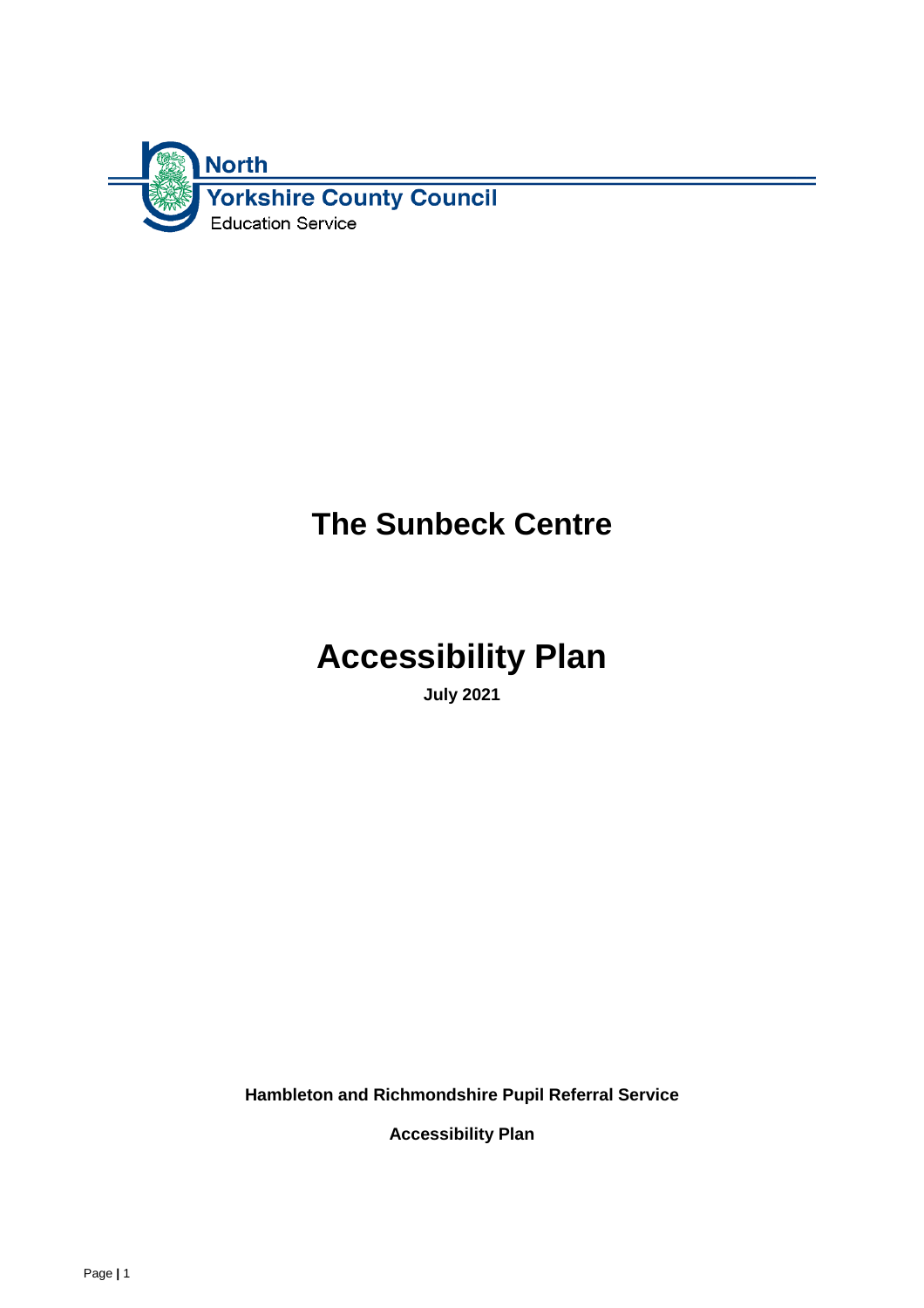## **Contents**

#### <span id="page-1-0"></span>**1. Aims**

Schools are required under the Equality Act 2010 to have an accessibility plan. The purpose of the plan is to:

- Increase the extent to which disabled pupils can participate in the curriculum
- Improve the physical environment of the school to enable disabled pupils to take better advantage of education, benefits, facilities and services provided
- Improve the availability of accessible information to disabled pupils

Our school aims to treat all its pupils fairly and with respect. This involves providing access and opportunities for all pupils without discrimination of any kind.

The Sunbeck Centre has a community ethos of pride, respect and safety which is embedded in our curriculum and pastoral learning. Our building allows full access to pupils with disabilities and all service users. Pupils who attend The Sunbeck Centre are supported to fully participate in our community.

The plan will be made available online on the school website, and paper copies are available upon request.

Our school is also committed to ensuring staff are trained in equality issues with reference to the Equality Act 2010, including understanding disability issues.

The Sunbeck Centre supports any available partnerships to develop and implement the plan, including working with our partner schools, multi-agencies and the Local Authority

The Sunbeck Centre complaints procedure covers the accessibility plan. If you have any concerns relating to accessibility in school, the complaints procedure sets out the process for raising these concerns.

We have included a range of stakeholders in the development of this accessibility plan, including pupils, parents, staff and the Management Committee.

#### <span id="page-1-1"></span>**2. Legislation and guidance**

This document meets the requirements of [schedule 10 of the Equality Act 2010](http://www.legislation.gov.uk/ukpga/2010/15/schedule/10) and the Department for Education (DfE) [guidance for schools on the Equality Act 2010.](https://www.gov.uk/government/publications/equality-act-2010-advice-for-schools)

The Equality Act 2010 defines an individual as disabled if they have a physical or mental impairment that has a 'substantial' and 'long-term' adverse effect on their ability to undertake normal day to day activities.

Under the [Special Educational Needs and Disability \(SEND\) Code of Practice,](https://www.gov.uk/government/publications/send-code-of-practice-0-to-25) 'long-term' is defined as 'a year or more' and 'substantial' is defined as 'more than minor or trivial'. The definition includes sensory impairments such as those affecting sight or hearing, and long-term health conditions such as asthma, diabetes, epilepsy and cancer.

Schools are required to make 'reasonable adjustments' for pupils with disabilities under the Equality Act 2010, to alleviate any substantial disadvantage that a disabled pupil faces in comparison with non-disabled pupils. This can include, for example, the provision of an auxiliary aid or adjustments to premises.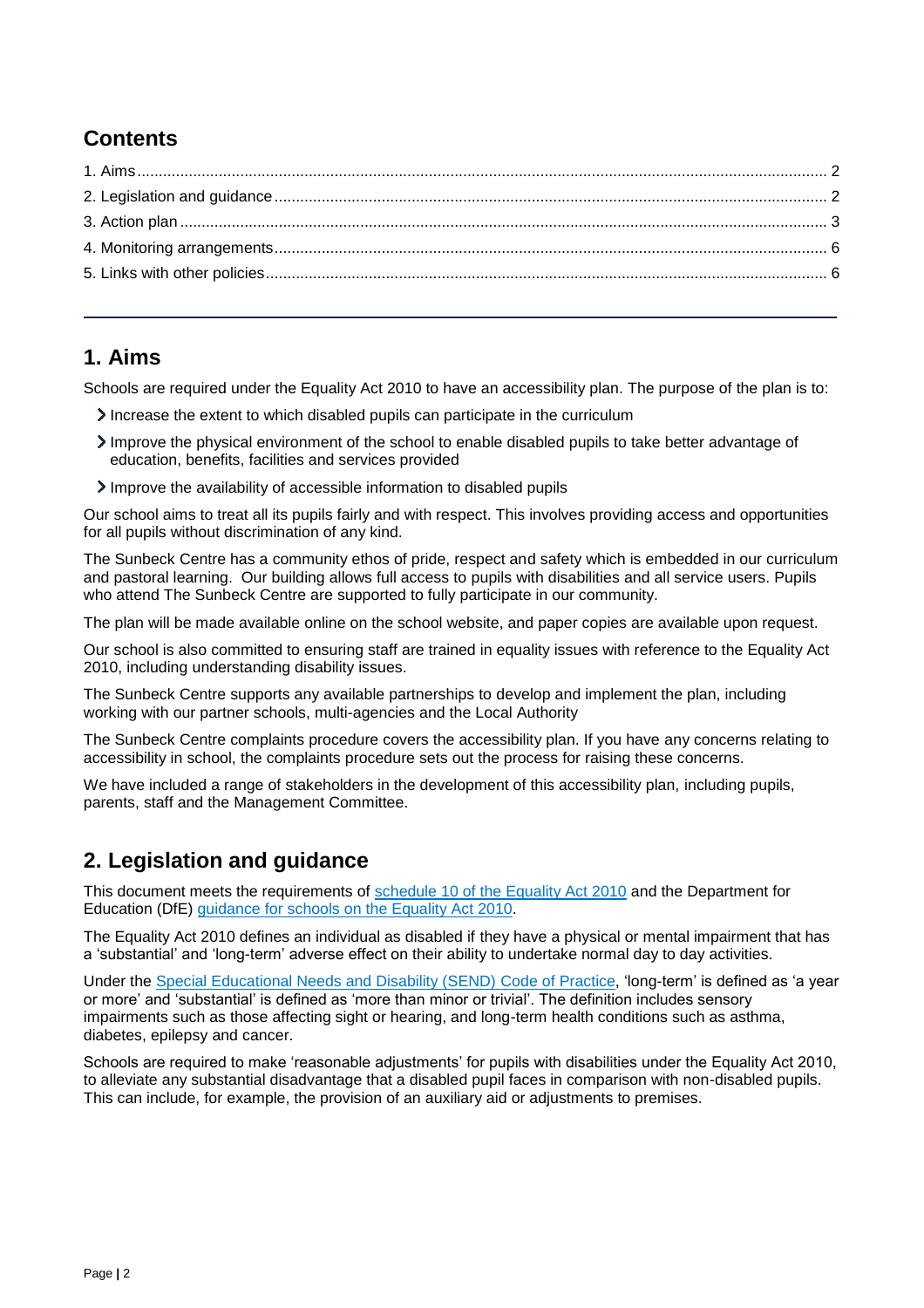# **3. Action plan**

This action plan sets out the aims of our accessibility plan in accordance with the Equality Act 2010.

<span id="page-2-0"></span>

| <b>AIM</b>                                                              | <b>CURRENT GOOD PRACTICE</b><br>Include established practice,<br>and practice under<br>development                                                                                                                                                                                                               | <b>OBJECTIVES</b><br>State short, medium<br>and long-term<br>objectives                                                                      | <b>ACTIONS TO BE</b><br><b>TAKEN</b>                                                                                                                   | <b>PERSON</b><br><b>RESPONSIBLE</b>                     | DATE TO<br><b>COMPLETE</b><br><b>ACTIONS BY</b>                                               | <b>SUCCESS</b><br><b>CRITERIA</b>                                                                                                   |
|-------------------------------------------------------------------------|------------------------------------------------------------------------------------------------------------------------------------------------------------------------------------------------------------------------------------------------------------------------------------------------------------------|----------------------------------------------------------------------------------------------------------------------------------------------|--------------------------------------------------------------------------------------------------------------------------------------------------------|---------------------------------------------------------|-----------------------------------------------------------------------------------------------|-------------------------------------------------------------------------------------------------------------------------------------|
| Increase access<br>to the curriculum<br>for pupils with a<br>disability | • Our school offers a<br>differentiated curriculum<br>for all pupils<br>• We use resources tailored<br>to the needs of pupils who<br>require support to access<br>the curriculum<br>• Curriculum progress is<br>tracked for all pupils,<br>including those with a<br>disability<br>• Targets are set effectively | Short term<br>objective:<br>• Curriculum<br>resources<br>include<br>examples of<br>people with<br>disabilities.<br>Medium term<br>objective: | Subject teachers to<br>review resources and<br>include representation<br>of people with<br>disabilities.<br>Pupil Survey and<br>voice activities to be | Deputy Head<br>Teacher<br>Deputy Head /<br><b>SENCO</b> | October 2021<br>April 2022                                                                    | All subject areas<br>will have<br>resources that<br>represent a wide<br>range of society.<br>Pupils at The<br><b>Sunbeck Centre</b> |
| needs                                                                   | and are appropriate for<br>pupils with additional<br>• The curriculum is reviewed<br>to ensure it meets the<br>needs of all pupils                                                                                                                                                                               | Include pupil voice<br>in evaluating the<br>progress they make<br>over time and the<br>ways in which their<br>needs have been<br>addressed.  | planned throughout<br>the academic year.                                                                                                               |                                                         |                                                                                               | will feel valued<br>and included in<br>their learning.                                                                              |
|                                                                         |                                                                                                                                                                                                                                                                                                                  | Long term objective:<br>Develop a robust<br>curriculum review<br>process that is<br>embedded in the                                          | SLT to work with the<br>Management<br>Committee to write a<br>monitoring schedule<br>that includes<br>curriculum review and                            | <b>SLT</b><br>Management<br>Committee                   | Plan to be<br>written by July<br>2021<br>Implementation<br>in September<br>2021<br>Evaluation | Pupils needs and<br>access<br>requirements are<br>fully embedded<br>and reviewed as<br>part of the<br>Centre's                      |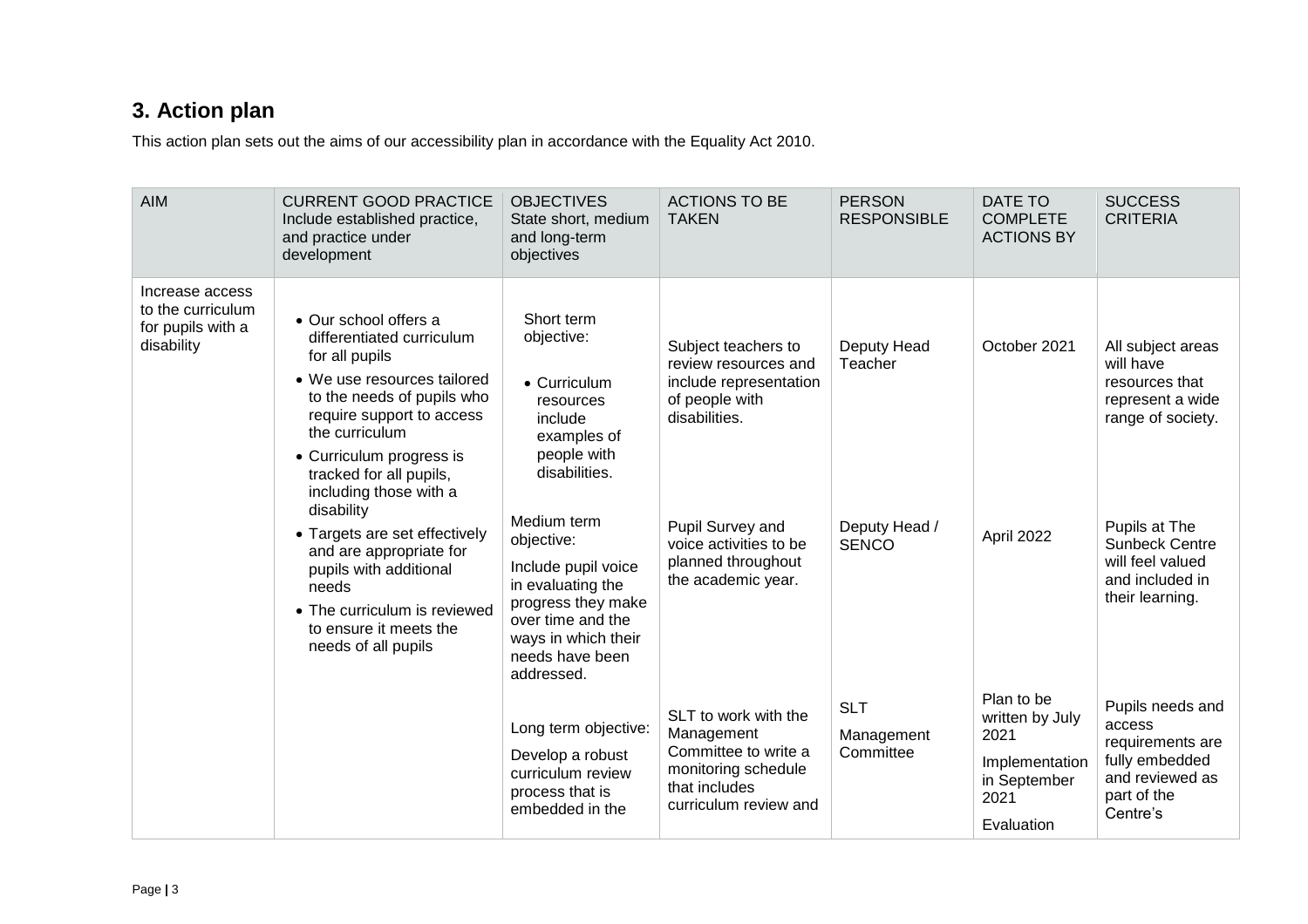|                                                                             |                                                                                                                                                                                                                                                                                                                          | monitoring cycle of<br>The Sunbeck<br>Centre.                                                                                                                                                                                                                                                                   | inclusion.                                                                                                                                                                                                                                                                                                             |                                                                                                                              | <b>June 2022</b>                                  | monitoring cycle.<br><b>Sunbeck Centre</b><br>staff maintain<br>reflective practice<br>and ensure needs<br>are met.                                                                                                                                     |
|-----------------------------------------------------------------------------|--------------------------------------------------------------------------------------------------------------------------------------------------------------------------------------------------------------------------------------------------------------------------------------------------------------------------|-----------------------------------------------------------------------------------------------------------------------------------------------------------------------------------------------------------------------------------------------------------------------------------------------------------------|------------------------------------------------------------------------------------------------------------------------------------------------------------------------------------------------------------------------------------------------------------------------------------------------------------------------|------------------------------------------------------------------------------------------------------------------------------|---------------------------------------------------|---------------------------------------------------------------------------------------------------------------------------------------------------------------------------------------------------------------------------------------------------------|
| Improve and<br>maintain access<br>to the physical<br>environment            | The environment is adapted to<br>the needs of pupils as<br>required. This includes:<br>• Corridor width<br>• Disabled parking bays<br>• Disabled toilets and<br>changing facilities with<br>hoist fitted<br>• Door release buttons are<br>at an appropriate height<br>• Single level building with<br>no internal steps. | Short term objective<br>Improve the<br>environment of the<br>disabled toilet.<br>Improve the tidiness<br>of the catering<br>facilities.<br>Long term objective:<br>Work with the LA to<br>look at ways to<br>improve the outdoor<br>environment /<br>facilities which may<br>include looking at<br>other sites. | Remove<br>$\bullet$<br>stored items<br>from the<br>disable toilet<br>room.<br>Tidy the area<br>$\bullet$<br>around the<br>lowered<br>surface in the<br>catering<br>room.<br>Raise the issues of<br>limited outside space<br>with the LA.<br>Maintain as an item<br>for discussion with the<br>Management<br>Committee. | Senior<br>administrator<br>Catering<br>instructor /<br>Caretaker<br>Head teacher and<br>Chair of<br>Management<br>Committee. | September<br>2021<br>September<br>2021<br>Ongoing | Areas will be<br>clear of clutter<br>and unused<br>items.<br>Storage capacity<br>reviewed, revised<br>and cleared of<br>anything no<br>longer needed.<br>Better facilities for<br>outdoor space are<br>available for all<br>pupils and<br>stakeholders. |
| Improve the<br>delivery of<br>information to<br>pupils with a<br>disability | • The staff at The Sunbeck<br>Centre are trained in<br>understanding the SEND<br>needs of pupils.<br>• All pupils with additional<br>needs have and individual<br>learning plan.<br>• Lesson planning includes                                                                                                           | Medium term<br>objective:<br>All staff to ensure<br>that feedback is<br>given in appropriate<br>forms for all pupils.                                                                                                                                                                                           | Subject teachers to<br>review the marking<br>and assessment<br>policy.                                                                                                                                                                                                                                                 | Deputy Head<br>Teacher<br>Management<br><b>Committee Link</b><br>Member                                                      | December<br>2021                                  | Marking and<br>Assessment<br>policy is reviewed<br>and revised as<br>appropriate and<br>ratified by the<br>Management                                                                                                                                   |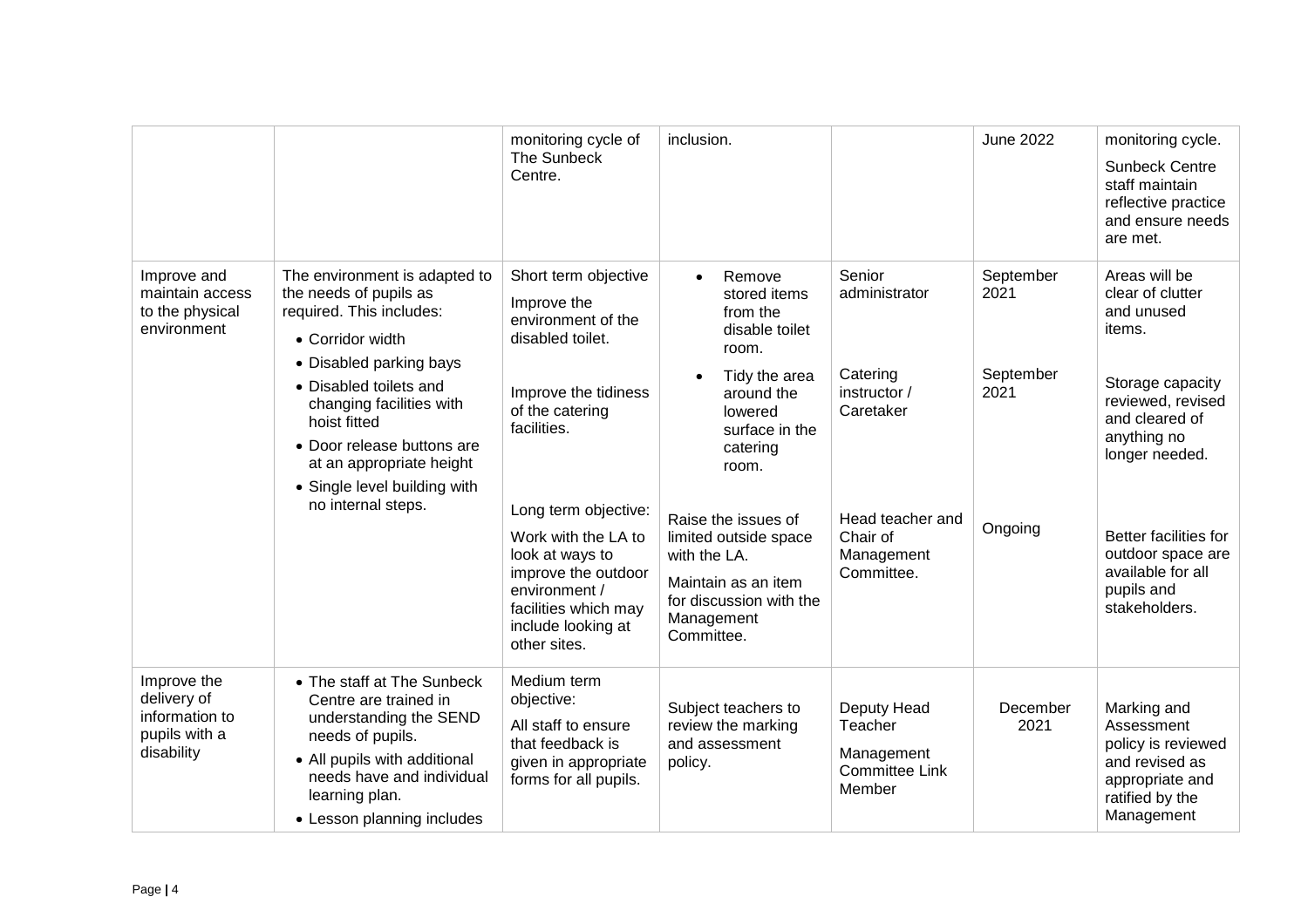| any adaptations and<br>differentiated resources<br>required to meet the<br>needs of all pupils.                                           |  | Committee. |
|-------------------------------------------------------------------------------------------------------------------------------------------|--|------------|
| • SENCO liaises with<br>partner schools and<br>parents to share<br>information and pupil's<br>individual learning needs<br>on transition. |  |            |
| • Access arrangements are<br>assessed and put in place<br>for all pupils taking<br>examinations.                                          |  |            |